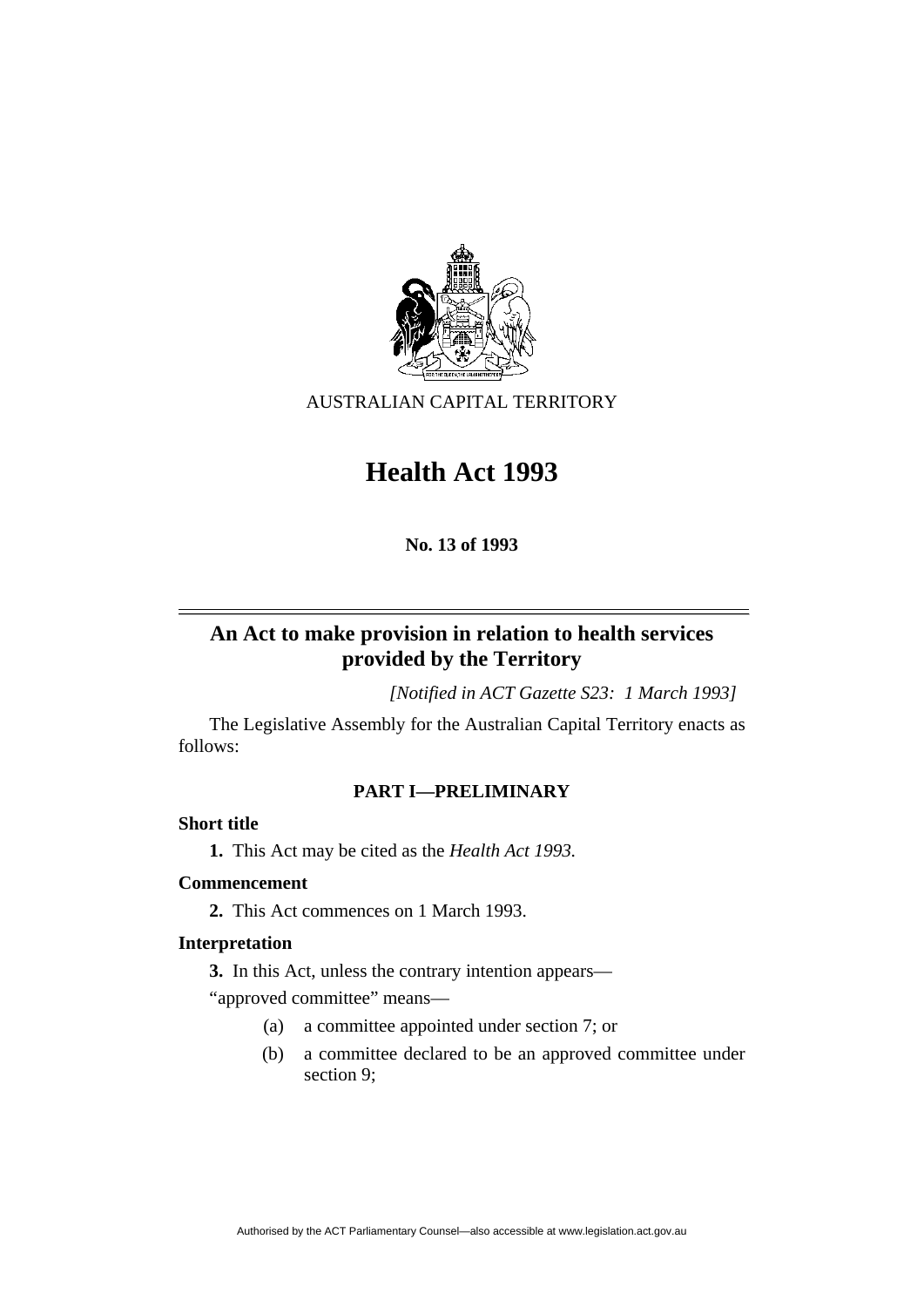"clinical privileges" means—

- (a) the extent to which a health service provider has the right to perform treatment or carry out other procedures at a health facility; or
- (b) the extent to which a health service provider may use the equipment or other facilities of a health facility;
- "health facility" means an institution at which health services are provided by the Territory;
- "health service provider" means a person who provides health services at a health facility or uses the equipment or other facilities of a health facility for the purpose of providing health services elsewhere and includes the following persons:
	- (a) a person registered under the *Chiropractors Registration Act 1983*;
	- (b) a person registered under the *Dental Technicians and Dental Prosthetists Registration Act 1988*;
	- (c) a person registered under the *Dentists Registration Act 1931*;
	- (d) a person registered under the *Medical Practitioners Registration Act 1930*;
	- (e) a person registered under the *Nurses Act 1988*;
	- (f) a person registered under the *Optometrists Act 1956*;
	- (g) a person registered under the *Pharmacy Act 1931*;
	- (h) a person registered under the *Physiotherapists Registration Act 1977*;
- "quality assurance activities" means processes that the Minister determines to be quality assurance activities for the purposes of paragraph 7 (a);
- "Tribunal" means the Australian Capital Territory Administrative Appeals Tribunal.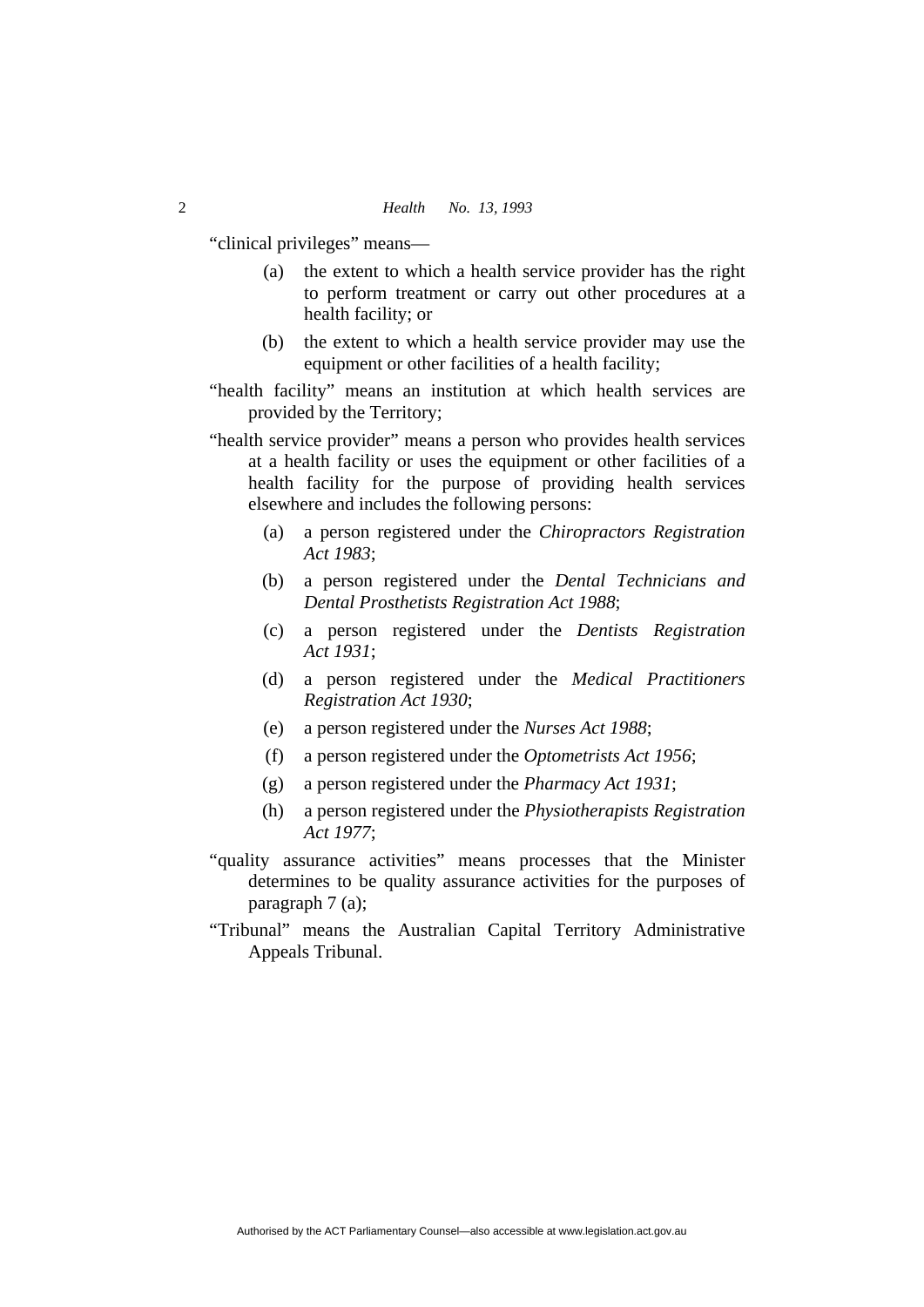#### **PART II—HEALTH CARE PRINCIPLES**

### **Objectives**

**4.** In providing health services the Territory shall have regard to the following objectives:

- (a) to improve the efficiency, effectiveness and quality of health services;
- (b) to guarantee equitable access to and participation in health services and to ensure that language and cultural differences are not barriers to such access or participation;
- (c) to maintain a strong and viable public hospital system and a full range of community health services;
- (d) to support worker and community participation in the development of policies for the delivery of health services;
- (e) to ensure that the community is aware of the range of health services that is available and that patients have information that is sufficient to enable them to make informed choices;
- (f) to foster disease prevention and primary health care;
- (g) to co-operate with community groups in the provision of health services.

### **Medicare principles and commitments**

**5. (1)** The following guidelines govern the delivery of public hospital services to eligible persons in the Territory:

- (a) eligible persons must be given the choice to receive public hospital services free of charge as public patients;
- (b) access to public hospital services is to be on the basis of clinical need;
- (c) to the maximum practicable extent, the Territory will ensure the provision of public hospital services equitably to all eligible persons, regardless of their geographical location;
- (d) the Commonwealth and the Territory must make available information on the public hospital services eligible persons can expect to receive as public patients;
- (e) the Commonwealth and the Territory are committed to making improvements in the efficiency, effectiveness and quality of hospital service delivery.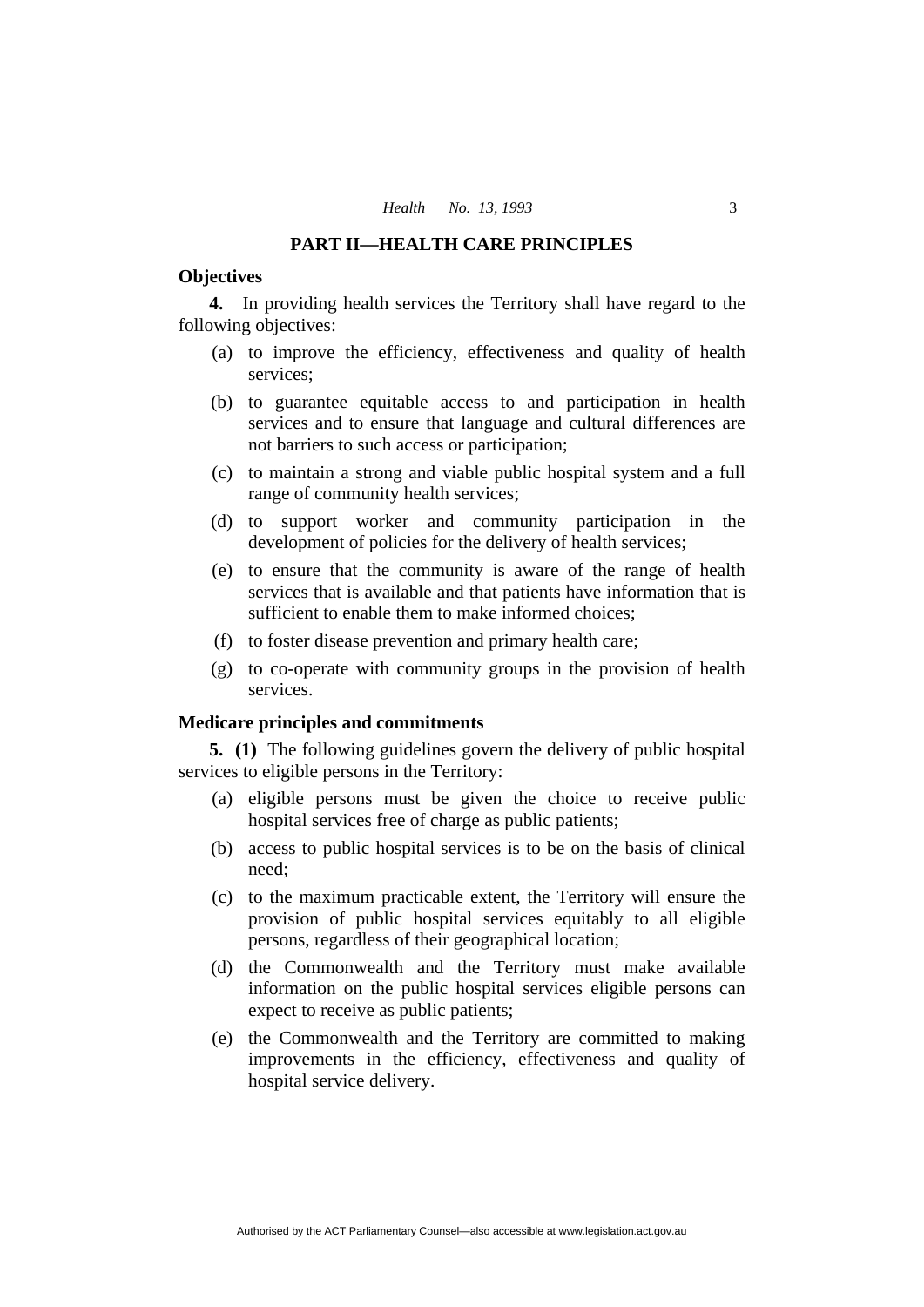**(2)** An expression used in subsection (1) has the same meaning as in the *Medicare Agreements Act 1992* of the Commonwealth.

# **Legal effect**

**6.** Nothing in this Part is to be taken to create any legal rights not in existence before the enactment of this Part or to affect any legal rights in existence before that enactment or that would, but for this Part, have come into existence after that enactment.

# **PART III—QUALITY ASSURANCE COMMITTEES**

#### *Division 1—General*

#### **Appointment and functions**

**7.** The Minister may by instrument appoint 1 or more persons as a committee—

- (a) to conduct quality assurance activities among health service providers for the purpose of assessing and evaluating the health services provided by the Territory, to report, and make recommendations, to the administrative head in relation to those services and to monitor the implementation of those recommendations;
- (b) to conduct research or investigations into morbidity and mortality in the Territory and to report, and make recommendations, to the administrative head in relation to that research or those investigations; or
- (c) to investigate, assess, review and evaluate the clinical privileges provided to health service providers and to report, and make recommendations, to the administrative head in relation to whether those clinical privileges should be preserved, varied or withdrawn.

### **Procedure and conduct of matters**

**8. (1)** The procedure of a committee shall be as the committee determines.

**(2)** A committee may do whatever it considers necessary or expedient for the fair and expeditious conduct of a matter.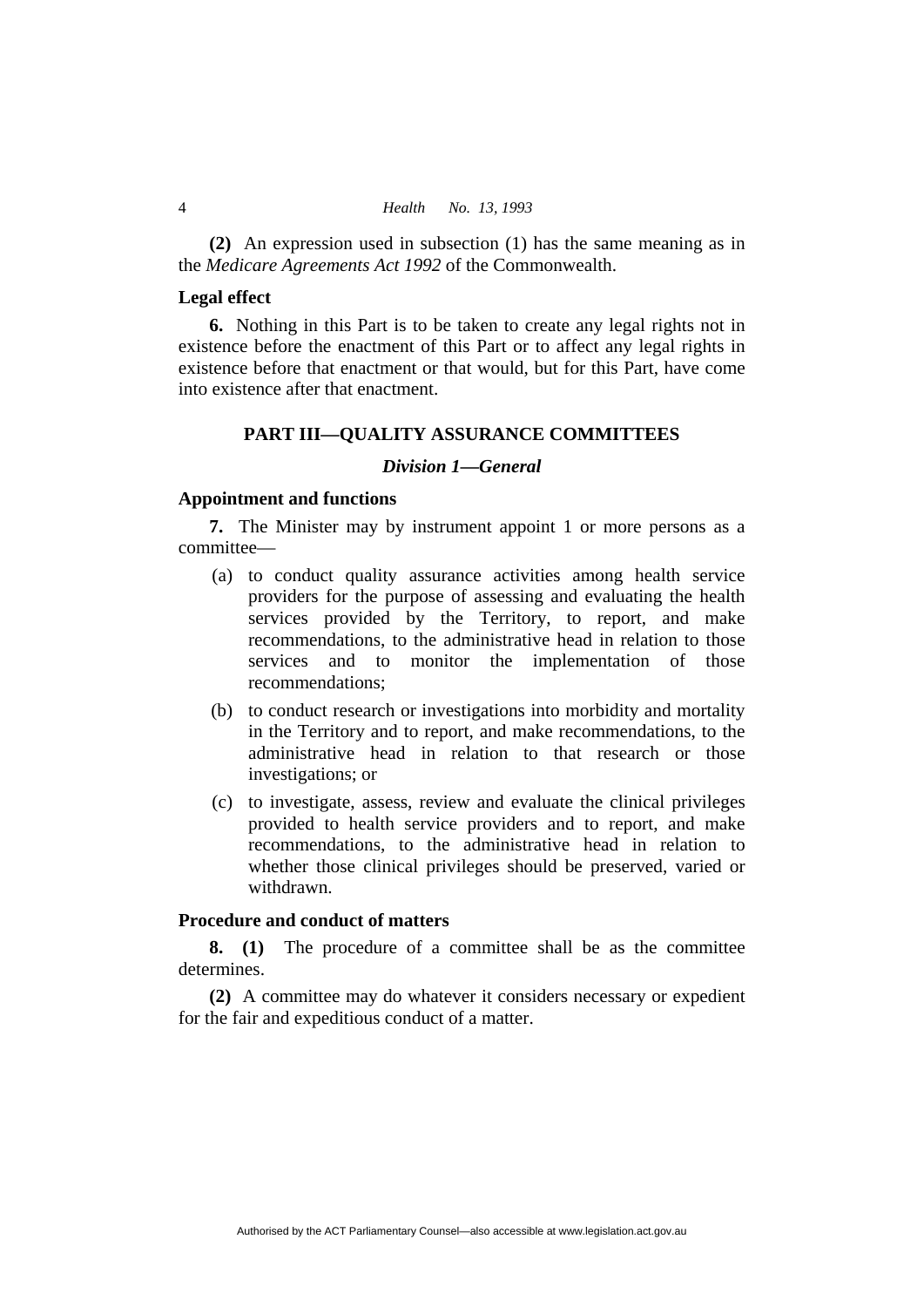#### **Approval of Calvary Hospital committees**

**9.** The Minister may by instrument declare a committee appointed by the Board of Management of Calvary Hospital that corresponds to a committee of a kind referred to in paragraph 7 (a), (b) or (c) to be an approved committee for the purposes of this Part.

#### *Division 2—Confidentiality and evidentiary matters*

#### **Non-disclosure of identity**

**10. (1)** A member of an approved committee shall not disclose the identity of a person to whom a health service was provided on behalf of the Territory without the written consent of that person.

Penalty: \$5,000 or imprisonment for 6 months, or both.

**(2)** Subsection (1) does not apply in relation to a disclosure made to a member of any approved committee.

#### **Admissibility of evidence**

**11.** A statement or disclosure (whether oral or written) made, or produced, before or a finding of, or recommendation by, an approved committee is not admissible as evidence in any proceeding, civil or criminal.

#### **Members not compellable**

**12.** A person who is or has been a member of an approved committee is not compellable—

- (a) to produce before a court, tribunal, board or person any document in his or her possession or under his or her control that was created by, at the request of or solely for the purposes of such a committee; or
- (b) to divulge or communicate to a court, tribunal, board or person any matter or thing that came to the person's notice in his or her capacity as such a member.

#### **Protection of members**

**13. (1)** A person who is or has been a member of an approved committee is not liable to an action or other proceeding for or in relation to an act done or omitted to be done in good faith in performance or exercise or purported performance or exercise of any function or power conferred on the person in his or her capacity as such a member.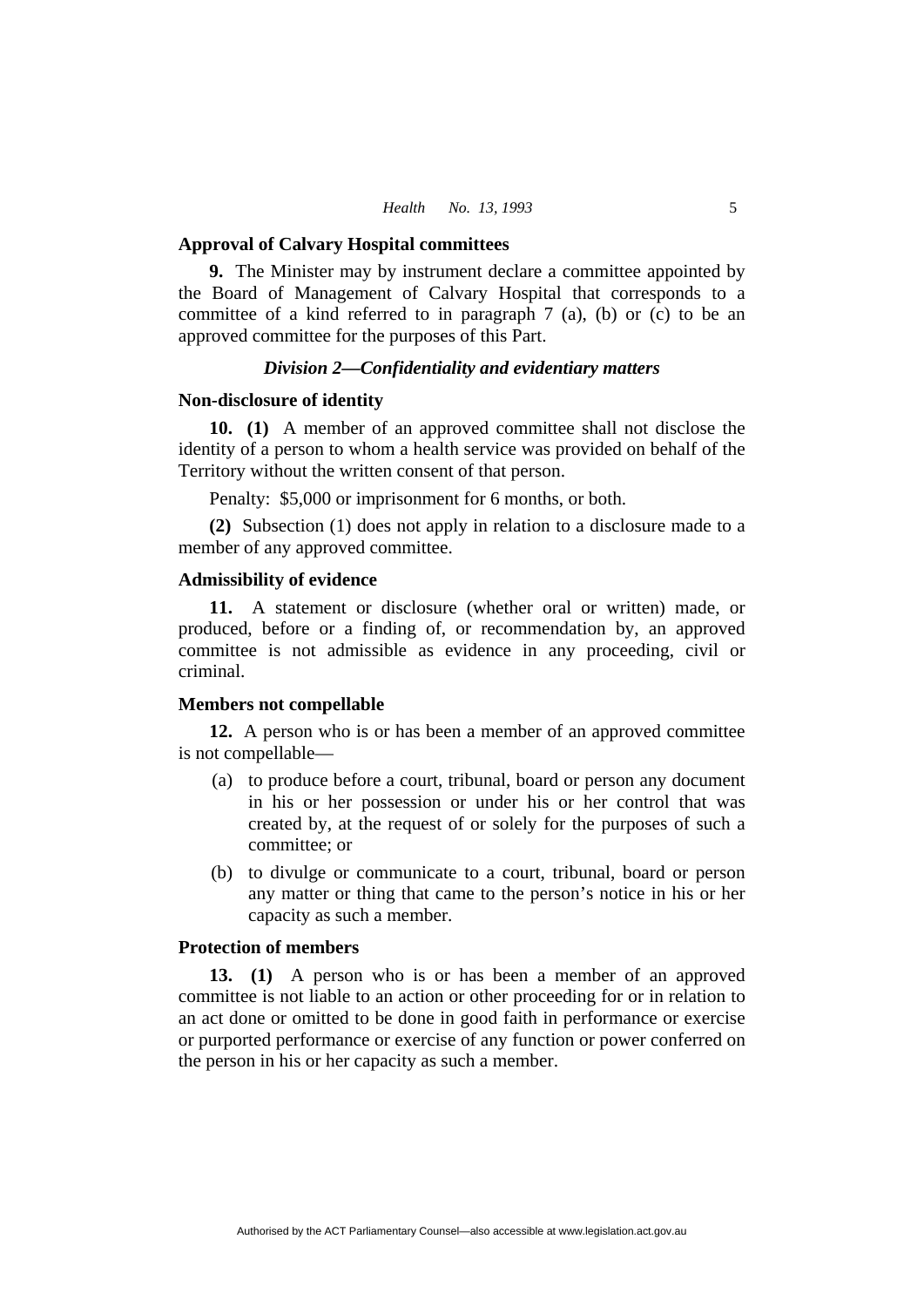**(2)** Without limiting the generality of subsection (1), a person who is or has been a member of an approved committee has qualified privilege in proceedings for defamation in respect of—

- (a) any oral or written statement made by that person in the performance or exercise of a function or power; or
- (b) the contents of a report or other information published by the committee.

**(3)** A person who is or has been a member of an approved committee is entitled to be indemnified by the Territory against any costs incurred by the person in contesting any action, claim or demand brought or made against the person in respect of any act done or omitted to be done in good faith by the person in performance or exercise or purported performance or exercise of any function or power conferred on the person in his or her capacity as such a member.

**(4)** Nothing in subsection (1) shall be taken to affect any liability that the Territory would, but for that subsection, have in respect of an act or omission referred to in that subsection.

#### **PART IV—CLINICAL PRIVILEGES**

#### **Clinical privileges and engagements**

**14. (1)** If an approved committee makes a recommendation to the administrative head that the clinical privileges of a health service provider should be preserved, varied or withdrawn, the administrative head shall consider the committee's recommendation and may make a decision (whether or not in accordance with that recommendation)—

- (a) preserving;
- (b) varying; or
- (c) withdrawing;

those privileges.

**(2)** If an approved committee makes a recommendation to the administrative head that the engagement of a health service provider should be varied, suspended or terminated, the administrative head shall consider the committee's recommendation and may make a decision (whether or not in accordance with that recommendation)—

- (a) varying the terms and conditions of the engagement;
- (b) suspending the engagement for such period as the administrative head thinks fit; or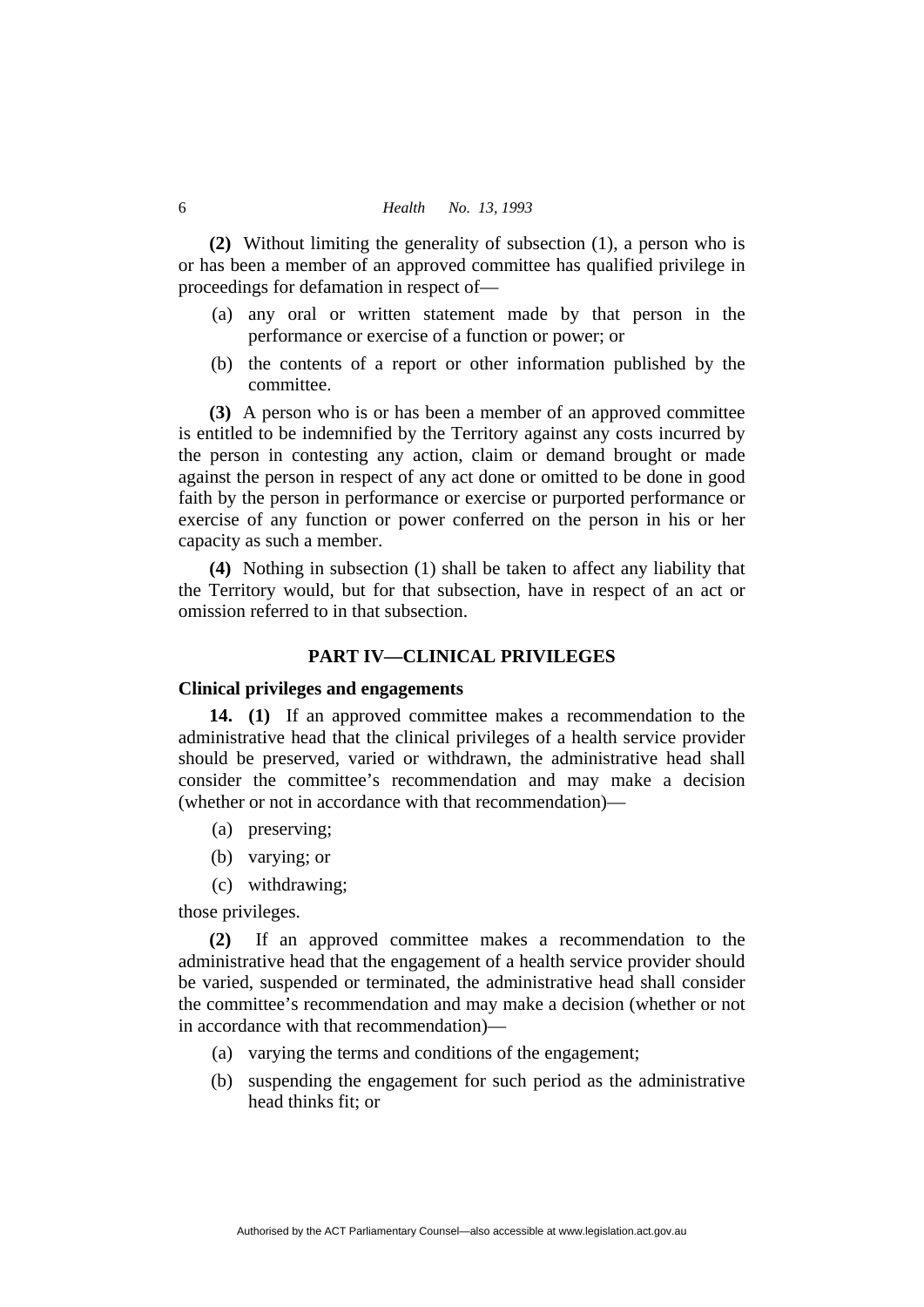(c) terminating the engagement.

#### **Effect of variation etc.**

**15. (1)** A decision under section 14 takes effect—

- (a) on the date specified in the notice under subsection 20 (1); or
- (b) if a date is not so specified—on the day after the health service provider is given the notice.
- **(2)** An engagement—
- (a) is suspended for the period specified in the notice under subsection 20 (1); and
- (b) shall not be in force during the period for which it is suspended.

#### **Application of Parts IV and VI**

**16.** This Part and Part VI apply in relation to a health service provider notwithstanding any term or condition of the provider's engagement to the contrary.

#### **PART V—FEES AND CHARGES**

#### **Determination of fees and charges**

**17.** The Minister may, by notice published in the *Gazette*, determine fees and charges for the provision of health services by the Territory.

#### **Payment of fees, charges and interest**

**18. (1)** A fee or charge is payable to the Territory on or before the due date.

**(2)** Where an amount for a fee or charge remains unpaid after the due date, in addition to that amount, interest calculated on the aggregate amount at the rate determined in writing by the Minister is payable to the Territory in respect of every month or part of a month that the aggregate amount remains unpaid.

**(3)** Where an amount of interest calculated for the purposes of subsection (2) contains a fraction of a cent—

- (a) a fraction of a cent that does not exceed half a cent shall be disregarded; and
- (b) a fraction of a cent that exceeds half a cent shall be regarded as 1 cent.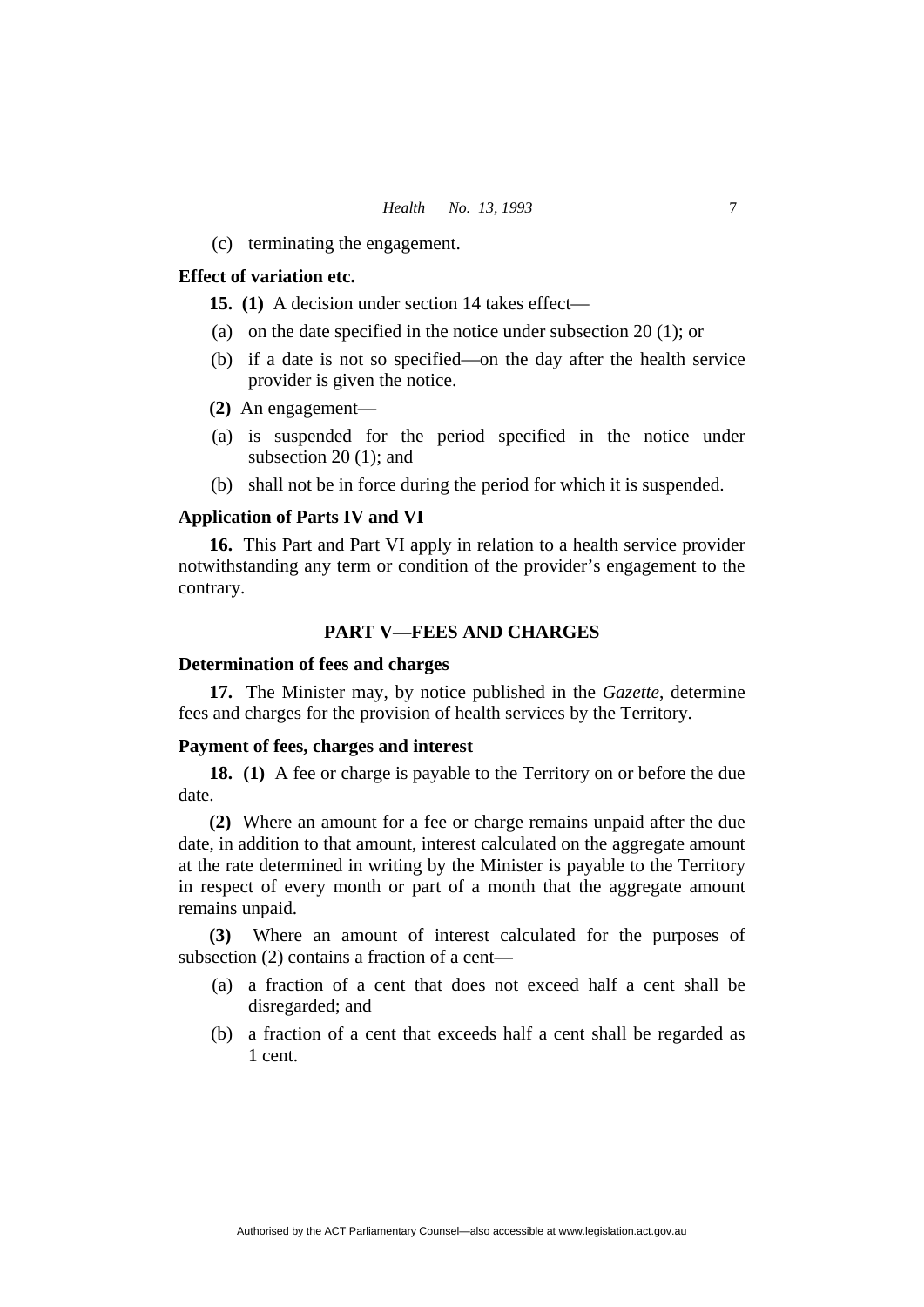**(4)** A determination under subsection (2) is a disallowable instrument for the purposes of section 10 of the *Subordinate Laws Act 1989*.

**(5)** In this section—

"aggregate amount", in relation to a month, means the sum of—

- (a) the amount of the fee or charge; and
- (b) the amount of interest;

remaining unpaid at the end of the previous month;

"due date", in relation to a fee or charge, means the twenty-eighth day after the date on which the account for the fee or charge was issued.

#### **PART VI—ADMINISTRATIVE REVIEW**

# **Review**

**19.** Application may be made to the Tribunal for a review of a decision of the administrative head—

- (a) varying or withdrawing the clinical privileges of a health service provider under subsection 14 (1); or
- (b) varying, suspending or terminating the engagement of a health service provider under 14 (2).

### **Notification**

**20. (1)** Where the administrative head makes a decision of a kind referred to in section 19, the administrative head shall, within 28 days after the date of the decision, give notice in writing of the decision to the health service provider concerned.

**(2)** A notice shall—

- (a) include a statement to the effect that, subject to the *Administrative Appeals Tribunal Act 1989*, an application may be made to the Tribunal for a review of the decision to which the notice relates; and
- (b) except where subsection 26 (11) of that Act applies—include a statement to the effect that a person whose interests are effected by the decision may request a statement pursuant to section 26 of that Act.

**(3)** The validity of a decision referred to in subsection (1) shall not be taken to be affected by a failure to comply with subsection (2).